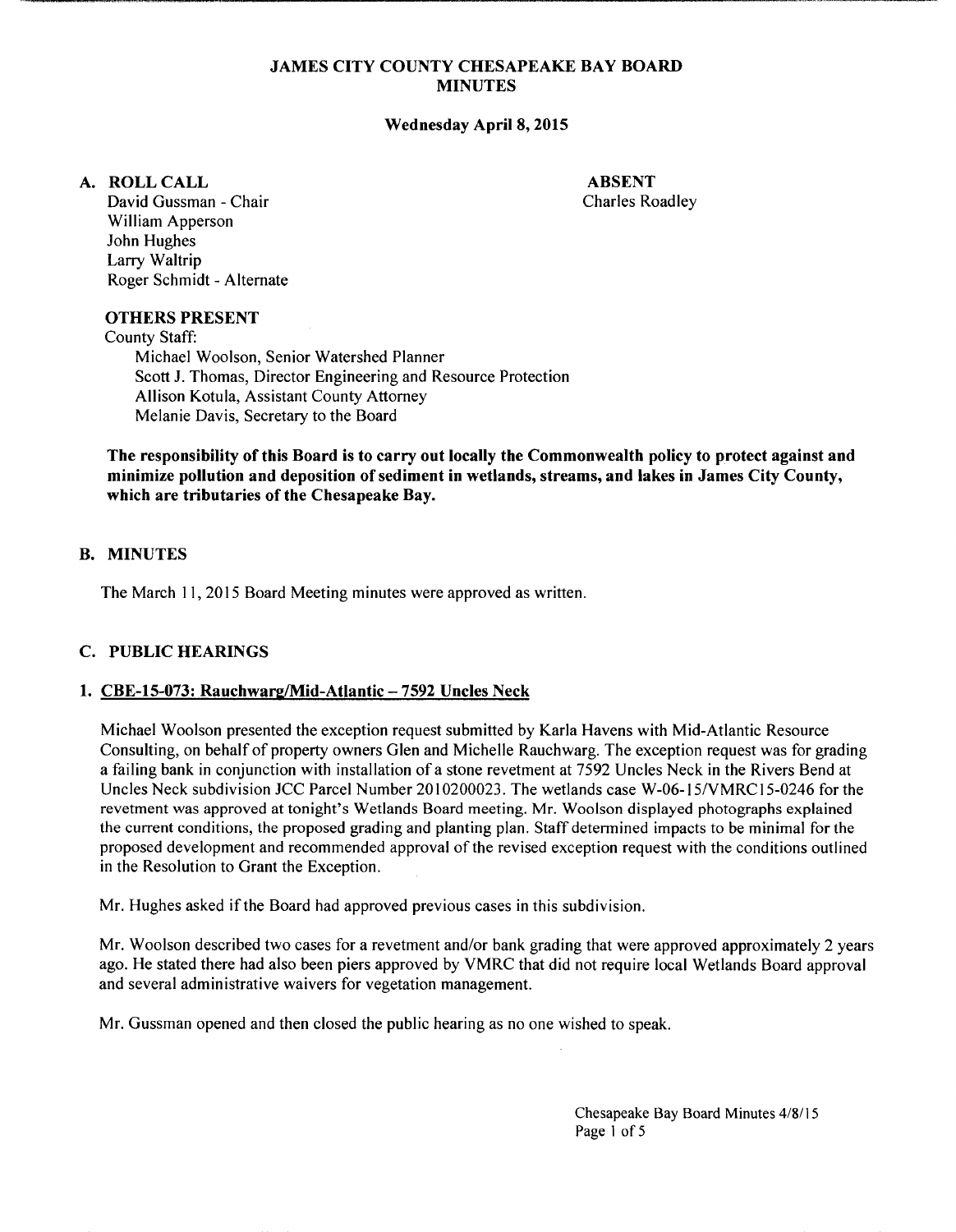Mr. Schmidt made a motion to adopt the resolution to grant the exception for Chesapeake Bay Board Case CBE-15-073 at 7592 Uncles Neck, Parcel #20I0200023.

The motion was approved by a 5-0 vote.

## **RESOLUTION GRANTING AN EXCEPTION ON JCC RE TAX PARCEL NO. 2010200023**

- WHEREAS, Ms. Karla Havens, on behalf of Glenn and Michele Rauchwarg, (the "Applicant") has applied to the Chesapeake Bay Board of James City County (the "Board") to request an exception to the use of the Resource Protection Area (the "RPA") on a parcel of property identified as JCC RE Tax Parcel No. 2010200023 and further identified as 7592 Uncles Neck in the Rivers Bend at Uncles Neck subdivision (the "Property") as set forth in the application CBE-IS-073 for the purpose of bank grading in conjunction with installation of a stone revetment (case W -06-15/VMRC 15-0246); and
- WHEREAS, the Board has listened to the arguments presented and has carefully considered all evidence entered into the record.
- NOW, THEREFORE, following a public hearing on April 8, 20I5, the Chesapeake Bay Board of James City County by a majority vote of its members FINDS that:
	- I. The exception request is the minimum necessary to afford relief.
	- 2. Granting the exception will not confer upon the Applicant any special privileges denied by Chapter 23, Chesapeake Bay Preservation, of the James City County Code, to other property owners similarly situated in the vicinity.
	- 3. The exception request will be in harmony with the purpose and intent of Chapter 23 ofthe James City County Code, and is not of substantial detriment to water quality.
	- 4. The exception request is not based on conditions or circumstances that are self-created or selfimposed, nor does the request arise from conditions or circumstances either permitted or nonconforming that are related to adjacent parcels.
	- 5. Reasonable and appropriate conditions are hereby imposed, as set forth below, which will prevent the exception request from causing a degradation of water quality.
	- 6. In granting this exception, the following conditions are hereby imposed to prevent this exception request from causing degradation of water quality:
		- I) The applicant must obtain all other necessary federal, state, and local permits as required for the project.
		- 2) Prior to construction, a \$5,000 surety for the RPA plantings shall be submitted in a form acceptable to the County Attorney's office, to guarantee the mitigation plantings.
		- 3) Prior to construction, a RPA mitigation planting plan and plant list must be provided to the Engineering and Resource Protection Division staff for review and approval.
		- 4) The surety will be held for a minimum of one growing season after planting.
		- 5) There shall be a 90% survival rate of the planted material after one growing season or additional plantings completed to reach 90% of the original quantity prior to surety release.
		- 6) The Engineering and Resource Protection Division Director reserves the right to require additional erosion and sediment control measures for this project if field conditions warrant their use.
		- 7) This exception request approval shall become null and void if construction has not begun by April 8, 2016.
		- 8) Written requests for an extension to an exception shall be submitted to the Engineering and Resource Protection Division no later than 6 weeks prior to the expiration date.

Chesapeake Bay Board Minutes 4/8115 Page 2 of 5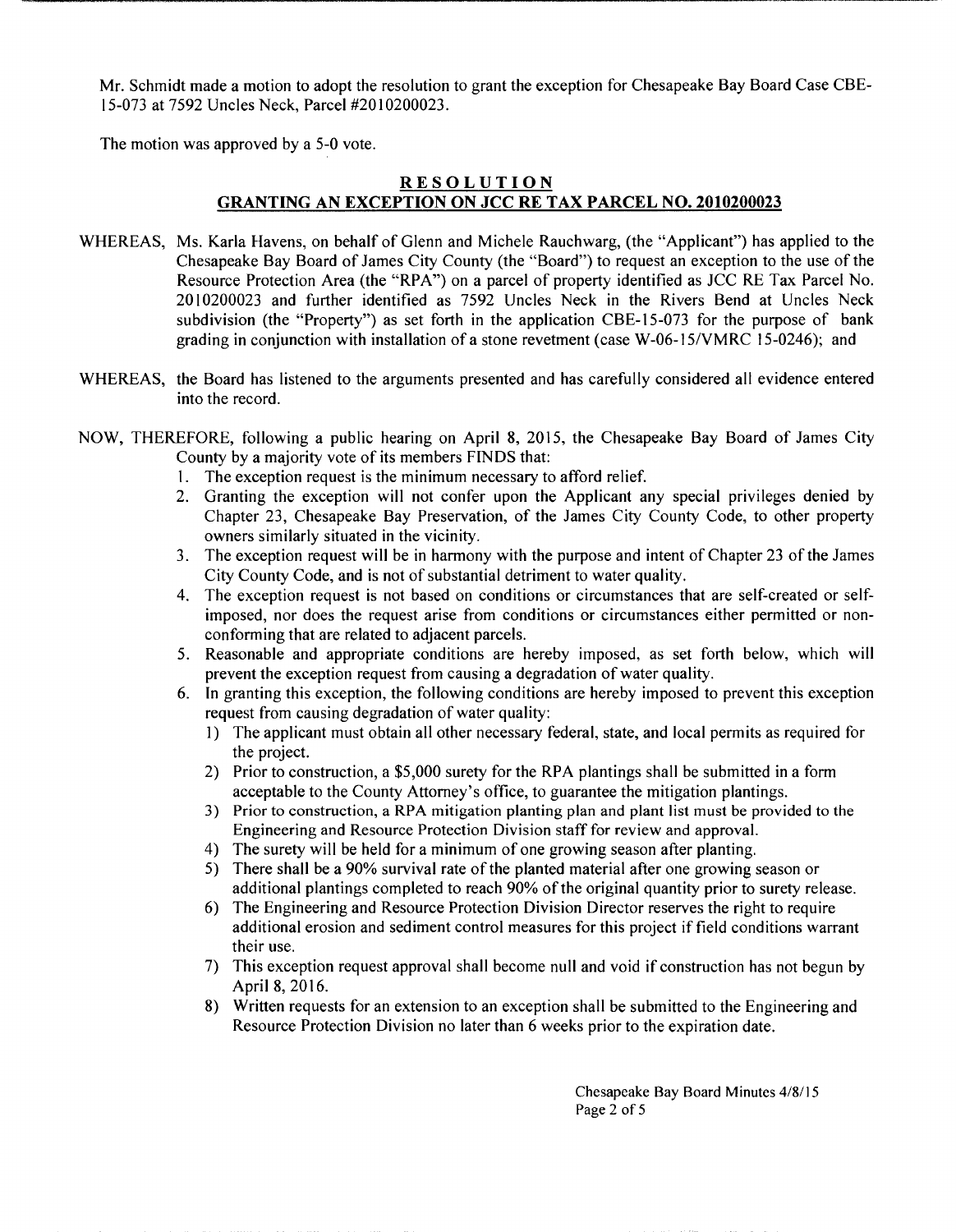## 2. CBE-15-074: Mitrovic/Mid-Atlantic- 7616 Uncles Neck

Michael Woolson presented the exception request submitted by Karla Havens with Mid-Atlantic Resource Consulting, on behalf of property owner Suzanne Mitrovic. The exception request was for grading a failing bank in conjunction with installation of a stone revetment at 7616 Uncles Neck in the Rivers Bend at Uncles Neck subdivision JCC Parcel Number 2030200029. The wetlands case W-07-15/VMRC15-0251 for the revetment was approved at tonight's Wetlands Board meeting. Mr. Woolson displayed photographs explained the current conditions, the proposed grading and planting plan. Staff determined impacts to be minimal for the proposed development and recommended approval of the revised exception request with the conditions outlined in the Resolution to Grant the Exception.

Mr. Gussman opened and then closed the public hearing as no one wished to speak.

Mr. Hughes made a motion to adopt the resolution to grant the exception for Chesapeake Bay Board Case CBE-15-074 at 7616 Uncles Neck, Parcel #2030200029.

The motion was approved by a 5-0 vote.

## RESOLUTION GRANTING AN EXCEPTION ON JCC RE TAX PARCEL NO. 2030200029

- WHEREAS, Ms. Karla Havens, on behalf of Suzanne Mitrovic, (the "Applicant") has applied to the Chesapeake Bay Board of James City County (the "Board") to request an exception to the use of the Resource Protection Area (the "RPA") on a parcel of property identified as JCC RE Tax Parcel No. 2030200029 and further identified as 7616 Uncles Neck in the Rivers Bend at Uncles Neck subdivision (the "Property") as set forth in the application CBE-15-074 for the purpose of bank grading in conjunction with installation of a stone revetment (case W-07-15NMRC 15-0251 ); and
- WHEREAS, the Board has listened to the arguments presented and has carefully considered all evidence entered into the record.
- NOW, THEREFORE, following a public hearing on April 8, 2015, the Chesapeake Bay Board of James City County by a majority vote of its members FINDS that:
	- 1. The exception request is the minimum necessary to afford relief.
	- 2. Granting the exception will not confer upon the Applicant any special privileges denied by Chapter 23, Chesapeake Bay Preservation, of the James City County Code, to other property owners similarly situated in the vicinity.
	- 3. The exception request will be in harmony with the purpose and intent of Chapter 23 of the James City County Code, and is not of substantial detriment to water quality.
	- 4. The exception request is not based on conditions or circumstances that are self-created or selfimposed, nor does the request arise from conditions or circumstances either permitted or nonconforming that are related to adjacent parcels.
	- 5. Reasonable and appropriate conditions are hereby imposed, as set forth below, which will prevent the exception request from causing a degradation of water quality.
	- 6. In granting this exception, the following conditions are hereby imposed to prevent this exception request from causing degradation of water quality:
		- 1) The applicant must obtain all other necessary federal, state, and local permits as required for the project.
		- 2) Prior to construction, a \$6,000 surety for the RPA plantings shall be submitted in a form acceptable to the County Attorney's office, to guarantee the mitigation plantings.

Chesapeake Bay Board Minutes 4/8115 Page 3 of 5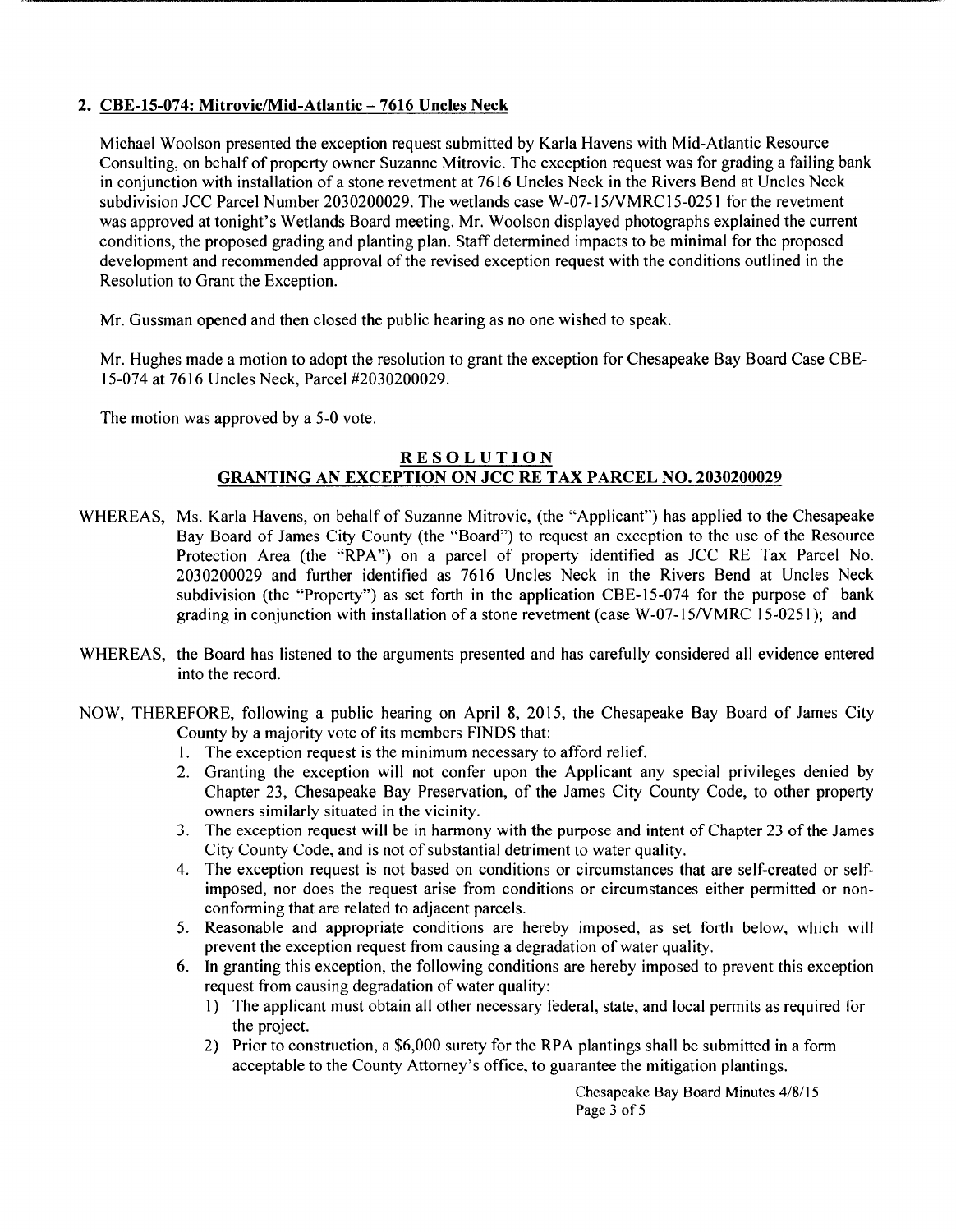- 3) Prior to construction, a RPA mitigation planting plan and plant list must be provided to the Engineering and Resource Protection Division staff for review and approval.
- 4) The surety will be held for a minimum of one growing season after planting.
- 5) There shall be a 90% survival rate of the planted material after one growing season or additional plantings completed to reach 90% of the original quantity prior to surety release.
- 6) The Engineering and Resource Protection Division Director reserves the right to require additional erosion and sediment control measures for this project if field conditions warrant their use.
- 7) This exception request approval shall become null and void if construction has not begun by April 8, 2016.
- 8) Written requests for an extension to an exception shall be submitted to the Engineering and Resource Protection Division no later than 6 weeks prior to the expiration date.

## **3. CBE-15-075: Elton- 122 Northpoint Drive**

Michael Woolson presented the exception request submitted by William and Rebecca Elton, for 192 sqft of encroachment into the landward RPA to construct a garden shed at 122 Northpoint Drive in the Kingspoint subdivision, JCC Parcel Number 4910230031. Mr. Woolson described the current conditions of the site, the proposed shed construction, and the proposed mitigation. He further explained that the only area on the property outside of the RPA was in the front of the house, might not be permitted by Zoning and would impact drainage. Staff determined impacts to be minimal and recommended approval of the exception request with the conditions outlined in the Resolution to Grant the Exception.

Mr. Gussman opened and then closed the public hearing as no one wished to speak.

Mr. Schmidt made a motion to adopt the resolution to grant the exception for Chesapeake Bay Board Case CBE-15-075 at 122 Northpoint Drive, Parcel #4910230031.

The motion was approved by a 5-0 vote.

#### **RESOLUTION GRANTING AN EXCEPTION ON JCC RE TAX PARCEL NO. 4910230031**

- WHEREAS, William and Rebecca Elton, (the "Applicant") have applied to the Chesapeake Bay Board of James City County (the "Board") to request an exception to the use of the Resource Protection Area (the "RPA") on a parcel of property identified as JCC RE Tax Parcel No. 4910230031 and further identified as 122 Northpoint Drive in the Kingspoint Subdivision (the "Property") as set forth in the application CBE-15-075 for the purpose of constructing a garden shed; and
- WHEREAS, the Board has listened to the arguments presented and has carefully considered all evidence entered into the record.
- NOW, THEREFORE, following a public hearing on April 8, 2015, the Chesapeake Bay Board of James City County by a majority vote of its members FINDS that:
	- 1. The exception request is the minimum necessary to afford relief.
	- 2. Granting the exception will not confer upon the Applicant any special privileges denied by Chapter 23, Chesapeake Bay Preservation, of the James City County Code, to other property owners similarly situated in the vicinity.

Chesapeake Bay Board Minutes 4/8/ 15 Page 4 of 5